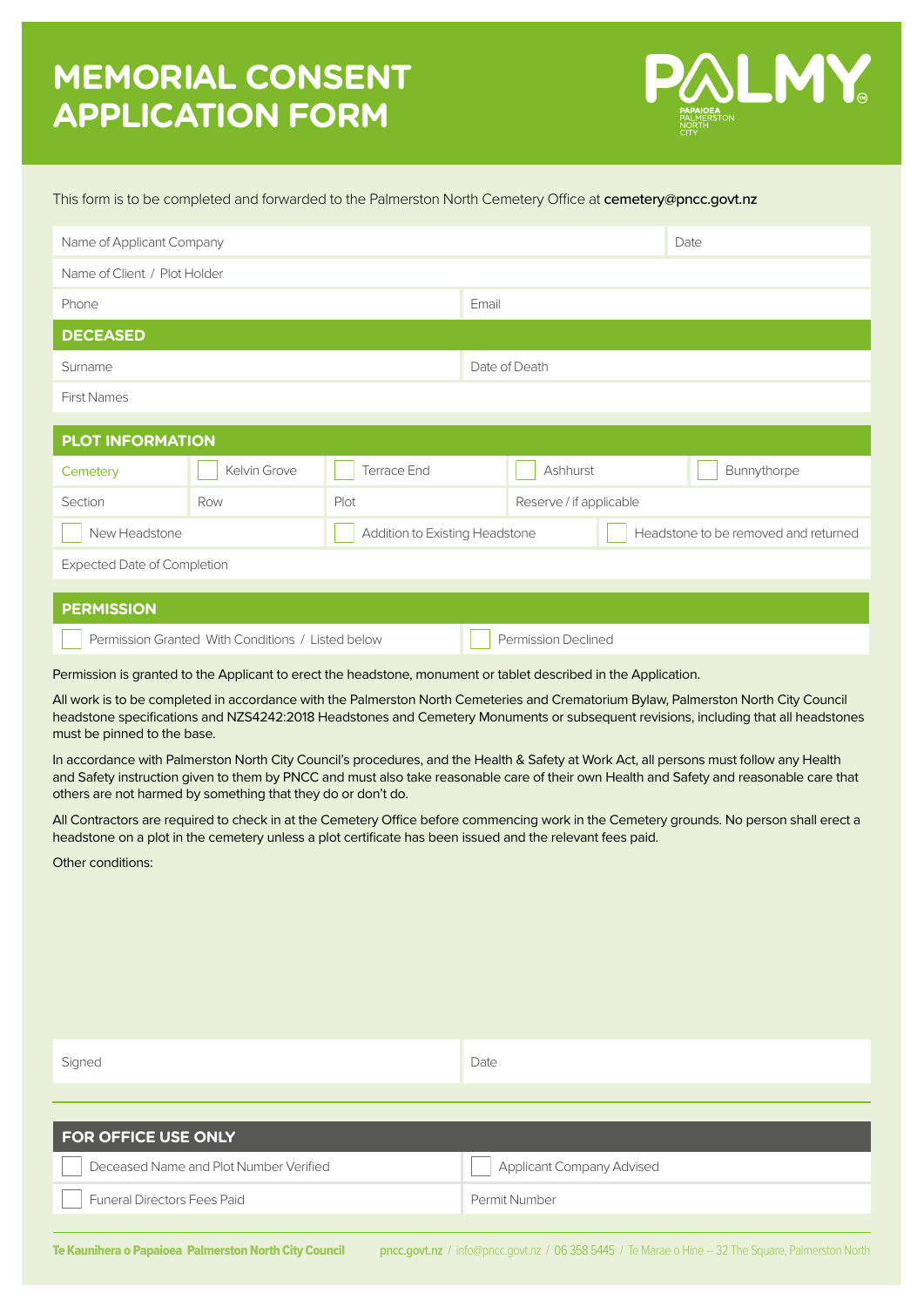### **HEADSTONE SPECIFICATIONS**

- All memorial headstones shall be constructed from granite or other naturally occuring stone approved by Council.
- All concrete bases to have a minimum of one 5 mm reinforcing rod running length ways.
- All memorials shall be constructed and secured in accordance with the requirements of NZS4242:2018 Headstones and Cemetery Monuments and subsequent revisions.
- Monumental Masons shall measure the dimensions available for the base before cutting the stone.

| LAWN CEMETERY FULL BURIAL PLOTS |                          |          |                                                  |               |       |
|---------------------------------|--------------------------|----------|--------------------------------------------------|---------------|-------|
| <b>Height of Base</b>           |                          | 50-150mm |                                                  | Width of Base | 330mm |
| Length of Base                  | Single Plot up to 1220mm |          | Double Plot no less than 1200mm and up to 2440mm |               |       |

These stones can be desks or plates and stand on marble, granite or concrete plastered bases. The thickness of the stones shall not exceed 150mm, normally with a tolerance of 30mm for rock-backed stones. The overall height of the base and stone combined shall not exceed 1000mm [on sloping beams the height is measured at the centre of the plot]. The rear margin will be 50-75mm. The length of stones for single plots shall not exceed 950mm. The length of stones for double plots shall not exceed 1220mm.

| <b>CHILDREN'S LAWN \</b> |       |                       |                   |               |       |  |
|--------------------------|-------|-----------------------|-------------------|---------------|-------|--|
| <b>Height of Base</b>    | 100mm | <b>Length of Base</b> | 915 <sub>mm</sub> | Width of Base | 200mm |  |

These headstones can be desks or plates and stand on marble, granite or concrete plastered bases. The thickness of the stones shall not exceed 100mm. The length of the stones shall not exceed 450mm. The overall height of base and stone combined shall not exceed 500mm. The rear margins will be 50mm.

| ASH BURIAL PLOTS / SECTION T / P2A / VA |                   |                |                   |               |                   |  |
|-----------------------------------------|-------------------|----------------|-------------------|---------------|-------------------|--|
| <b>Height of Base</b>                   | 100 <sub>mm</sub> | Length of Base | 610 <sub>mm</sub> | Width of Base | 200 <sub>mm</sub> |  |

These headstones are to be desks only 100/55 on marble or granite bases. The thickness of the stones shall not exceed 100mm. The length of the stones shall not exceed 450mm. The overall height of base and stone combined shall not exceed 500mm. The rear margin will be 50mm.

| <b>MEMORIAL PLAQUE AREAS</b>                              |                |  |  |  |
|-----------------------------------------------------------|----------------|--|--|--|
| <b>GK1-GK3 Garden Kerb Bronze or Permanite Plaque</b>     | 150mm x 100mm  |  |  |  |
| GK4 Garden Kerb Granite [16mm] or Permanite [12mm] Plaque | 250mm x 175 mm |  |  |  |
| GK4 Niche Wall Granite [16mm] or Permanite [12mm] Plaque  | 335mm x 190mm  |  |  |  |
| P1A Granite Plaque [16mm]                                 | 360mm x 230mm  |  |  |  |
| Sands Memorial Granite Plaque [16mm]                      | 200mm x 150mm  |  |  |  |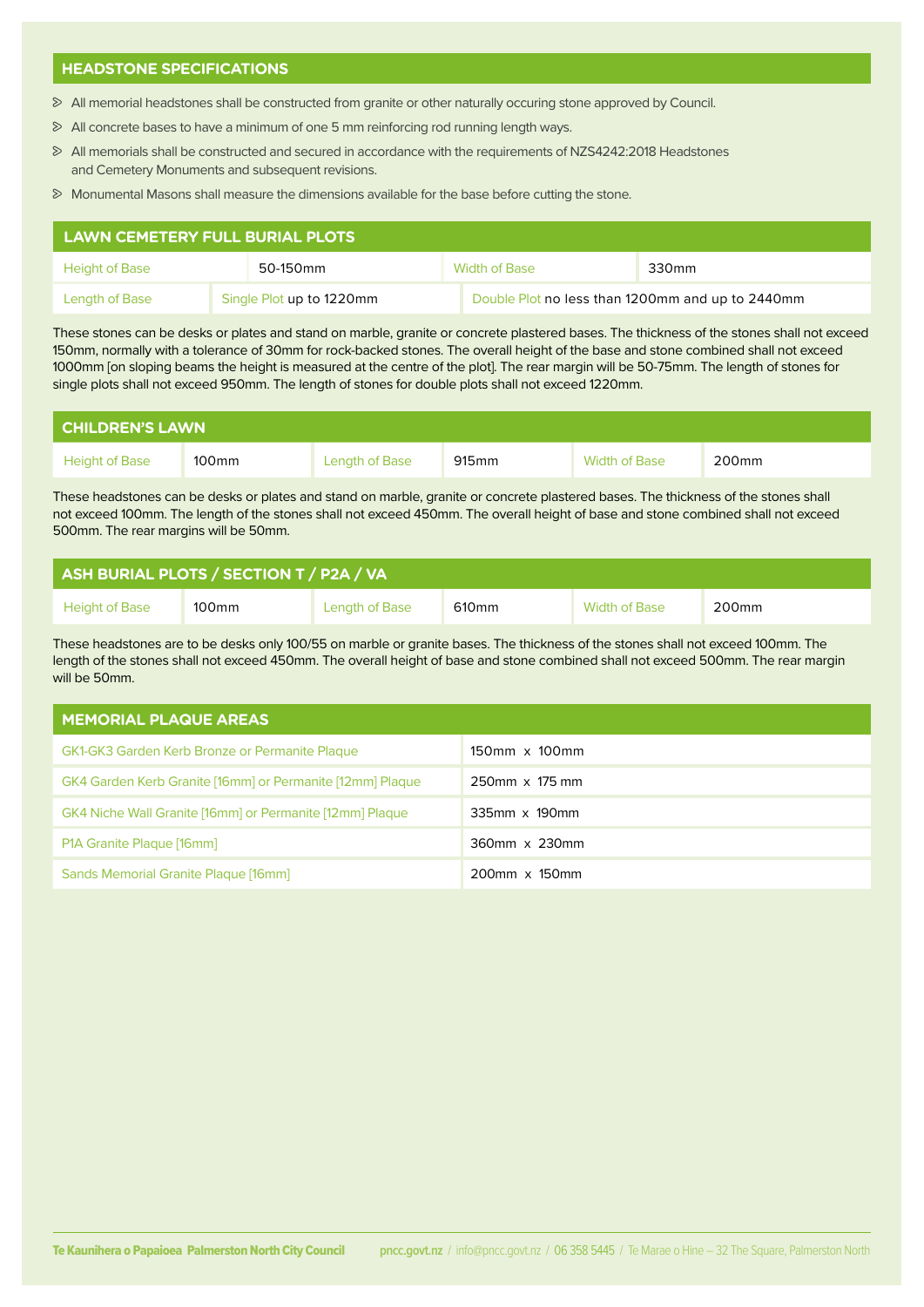## **PROPOSED MONUMENT**

### Materials to be used

Headstone / Plaque

Base

# **ATTACH**

Plan of Plaque or Headstone and base showing all dimensions, text and graphics